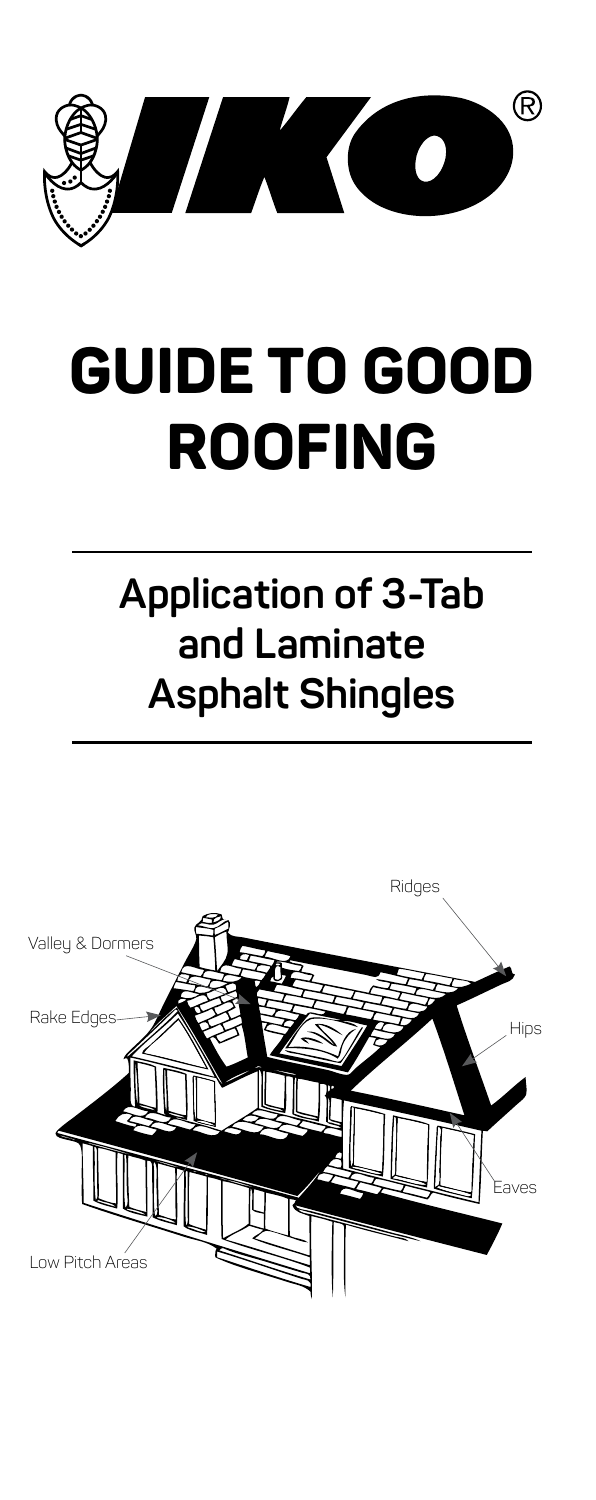# **Important Steps**

Read this entire document before starting your roof.

#### **DECK PREPARATION**

A stable roof deck is an essential part of the roof structure. It must be firm, smooth and provide an adequate base for nailing. Applied asphalt shingles to roof slopes less than 2:12 (9.5º, 16.66%) don't have limited warranty coverage.

#### **VENTILATION**

Condensation can cause serious damage to shingles, the roof deck and insulation. Attic spaces must be properly ventilated. **Poor ventilation can cause premature deterioration of the shingles, rotting the wood deck and reducing warranty coverage to 10 years regardless of type of shingles.**

#### **FLASHINGS**

Most roofs have joints and breaks such as valleys, dormers, chimneys, vents, etc. Care must be taken that flashings are set in roofing cement to avoid leakage at these danger points.

#### **SHINGLE APPLICATION**

Alignment must be accurate and nailing must be performed as directed for asphalt shingles to provide their full potential in appearance and performance.

### **Care and Handling of Materials**

Asphalt shingles should be stacked only on smooth, even surfaces to avoid damaging the bottom shingles in the stack. They should be stacked no more than 15 bundles high, as too great a weight on the lower shingles may cause sticking in the bundle and bleeding of the asphalt coating through the granule surfacing. If stored outside, they should be protected from the weather, and in summer from the direct heat of the sun. Please use caution when stacking bundles on sloped roofs.

Roll roofing must always be stored on its end and never be allowed to lie on its side which would cause distortion with flattening of the roll as well as possible sticking in the roll. Care must be taken to avoid damage to the ends of the roll. Before using roll roofing, it must be unrolled flat then cut into convenient lengths of 12' to 18' (3.5 m to 5.5 m) and laid out in a warm place until completely relaxed and flattened out. In cold weather, stand roll roofing in a warm place until pliable before unrolling.

Bituminous roof coatings, cements and adhesives tend to stiffen when cold. Before applying in cold weather, they should be kept in a warm place until readily workable.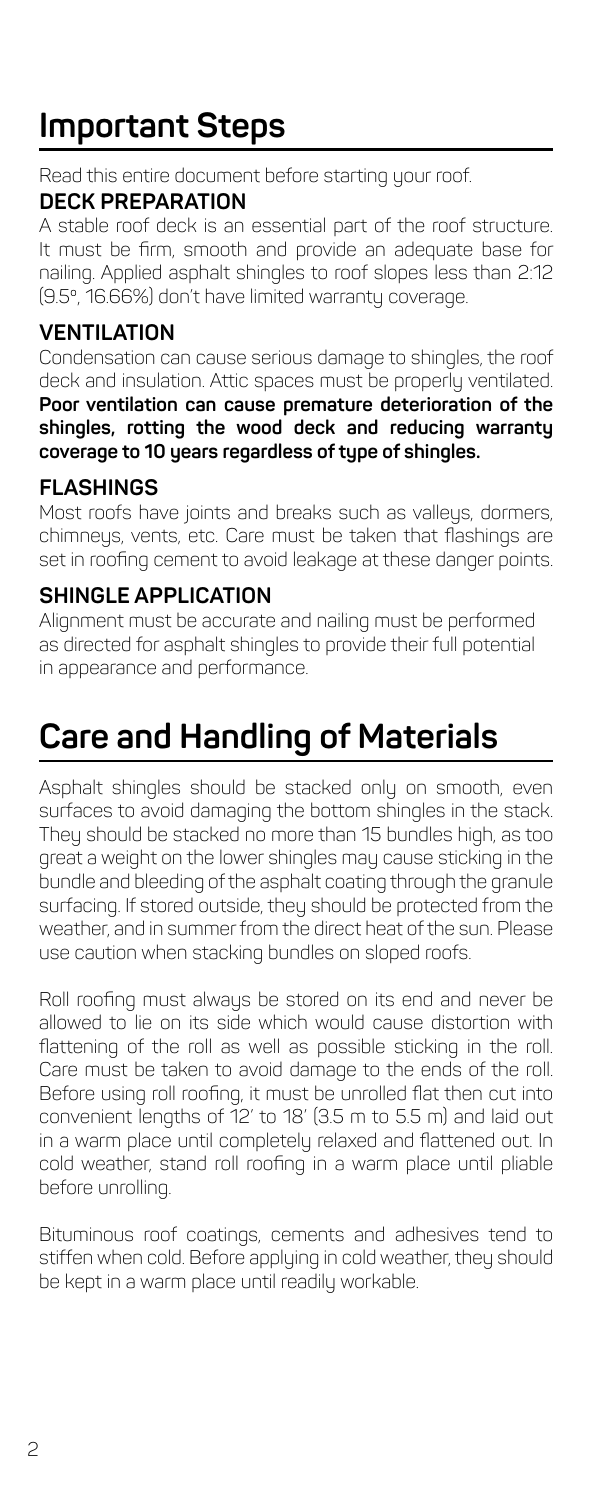# **Roof Deck Preparation**

#### **NEW WORK**

The deck must be smooth, firm and dry. Plywood or OSB minimum 1/2" (12 mm) is recommended for best roof performance. Board decks should be covered with a layer of plywood sheathing minimum 1/4" (6 mm) to reduce shingle buckling. Buckling is not covered by our Limited Material Warranty.

#### **Note:**

Unless the roof deck is to be shingled immediately, it should be protected from the weather, as the drying and shrinkage of a roof deck, which has been shingled wet, will buckle and twist the shingles. Use a single layer of underlayment overlapped 2" (50 mm) and nailed sufficiently to hold in place.

#### **RE-ROOFING**

Old asphalt shingles or old roll roofing need not be removed providing the strength of the old roof structure is not impaired and is adequate for the additional weight, and providing there is sufficient nail holding power in the old roof to hold the new shingles. If the old roofing is removed, the deck is repaired and application of the roofing follows that described for new work. If the old roofing remains in place, nail down or cut away all loose, curled or lifted shingles; remove all loose or protruding nails and sweep surface clean. For old roll roofing, slit all buckles and nail down smoothly; remove all loose and protruding nails and sweep surface clean.

#### **METAL DRIP EDGE**

For efficient water shedding at the roof's edges, particularly when no eavestrough is used, it is suggested that a metal drip edge be installed directly on the wood deck at eaves and over the underlayment along the rakes. This should be of corrosion resistant sheet metal with a 2" (50 mm) to 4" (100 mm) roof flange and bent downward over the edges of the roof. It should be set on the deck into a band of asphalt roofing cement and nailed along the back edge of the flange at not more than 16" (400 mm) intervals.

### **Cementitious Board Deck**

Although IKO recommends installation of its asphalt shingles on suitable wood decks, in certain areas such decking materials are not readily available, and in those cases local installers have successfully installed shingles on cementitious board decks. The boards, if used should be further treated to limit water absorption. IKO approves the installation of its shingles on such panels, providing the following requirements are met;

- The boards must meet the local national material standard, and be at least 10 mm thick.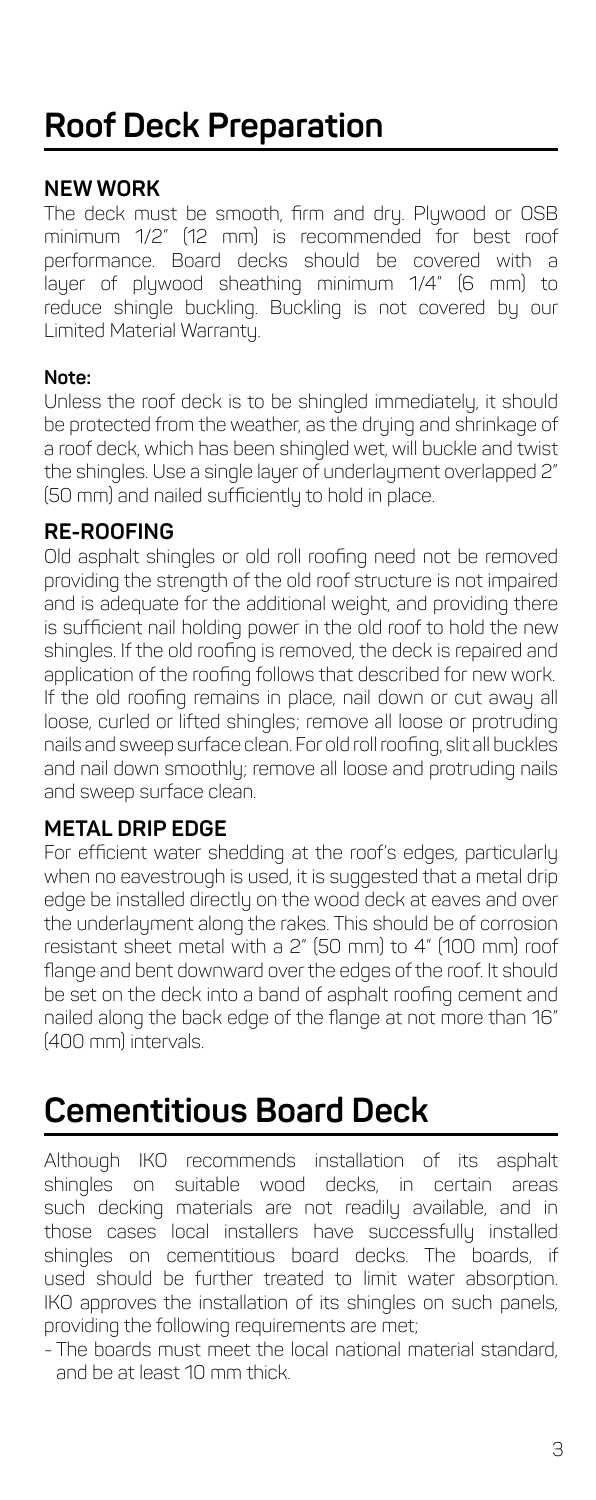- The boards must be installed according to local building code requirements, with corrosion-resistant screws, and sufficiently supported to accommodate all anticipated roof loads during shingle installation and subsequent roof loads.
- -The deck must be fully covered by an IKO-approved roof underlayment material.
- -Since the boards do not receive conventional roofing nails well, the shingles may be stapled with proper roofing staples (See page 11 for Staple Application)
- -Screws may also be acceptable, providing the head thickness is < 2 mm and the screw penetrates at least 8 mm into the board. Screws must be approved in advance by IKO.
- -A minimum of six staples or screws must be used per shingle, located as per the six-fastener location shown on Figure 6.
- -Provisions must be made to limit moisture exposure including appropriate attic ventilation, proper flashing around all roof penetration, drip edges on the eaves and step flashing at sidewalls.

Where IKO asphalt shingles are installed on cementitious boards, our IKO Asphalt Shingle Limited Warranty (Export) will remain in effect – see the Warranty for details on coverage, and conditions/exclusions. However, any problems arising specifically due to the use of cementitious boards, will not be covered. Note that installation of IKO shingles on cementitious boards is currently not approved for installations in Canada or the United States.

### **Concrete Decks**

In certain regions suitable wood decking materials are not readily available, and with certain local building practices, concrete structures, including pre-cast or cast-in-place concrete decks, are used for sloped roof systems.

IKO approves the installation of its shingles on such concrete decks, providing the following requirements are met;

- -The deck/structure must meet the local national material standard and all local applicable building code requirements.
- -The deck must be sufficiently supported to accommodate all anticipated roof loads during shingle installation and subsequent roof loads.
- -The concrete deck must be covered by a smoothing layer of mortar, 25 – 30 mm thick, comprised of a nominal ratio of cement:sand of 1:3.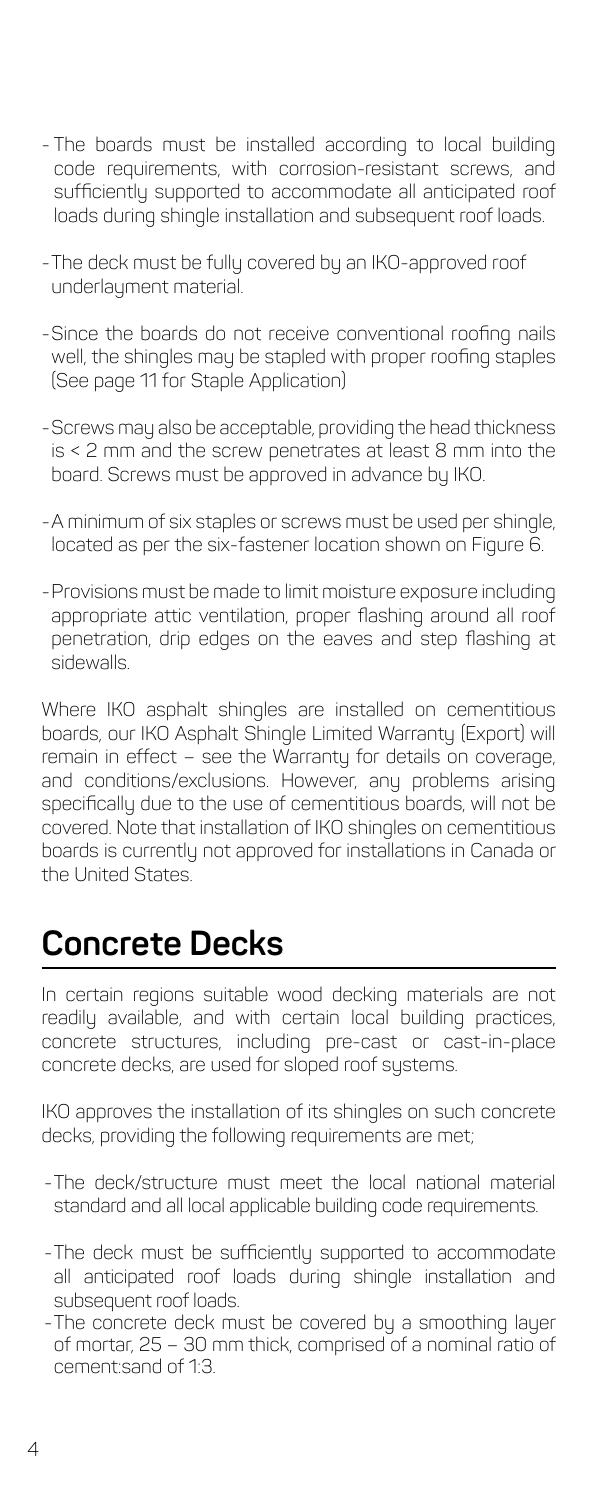- -The mortar must be covered by two coats of an asphaltbased waterproofing primer, which must be allowed to dry thoroughly (typically 1 – 2 days) before shingle installation.
- -Shingles shall be installed with zinc-coated steel roofing nails, long enough to penetrate at least 19 mm into the roof deck (mortar), with nominal 9 mm diameter heads, and barbed shanks. IKO recommend nails of 1" or 25 mm length for Marathon shingles and 1 ¼" or 32 mm for Cambridge and other laminate shingles. Please note nails will not touch the concrete and only penetrate on the mortar.
- -All other IKO shingle installation requirements must be followed, including nail location/amount, drip edge use, valley construction, etc.

Given the density and thermal mass of concrete decking, ventilation is not required in the air space beneath the deck.

Where IKO asphalt shingles are installed accordingly on concrete decks, our IKO Asphalt Shingle Limited Warranty (Export) will remain in effect – see the Warranty for details on coverage, and conditions/exclusions. However, any problems arising specifically due to settling or cracking of the deck, will not be covered. Note that installation of IKO shingles on concrete decks is currently not approved for installations in Canada or the United States.

### **Ventilation**

Excess attic heat generated during the day from plants, animals, humans, cooking and bathing will condensate during the cooler nights, creating a build up of moisture that could cause wood decks to rot and damage concrete board decks resulting in premature deterioration of shingles. Proper ventilation must be installed to prevent moisture build up in the attic. The net free area of ventilation should be at least 1/300th of the horizontal projection of the roof area or 1/300 of attic floor area. (Some roof designs i.e., low slope roofs and cathedral ceilings may require a 1/150 ratio). For maximum effectiveness, the ventilation system should be balanced. Half of the net free ventilating area should be located in the soffits. The other half should be at or near the ridge. Venting at the soffits and at the ridge should be spread as uniformly as practical. Ensure ventilation airways are not obstructed by insulation, and that ventilation meets local building code requirements.

#### **Note**

Please see IKO Bulletin about ventilation to learn more about how to calculate and install a ventilation system. Lack of ventilation or inadequate ventilation will reduce IKO Limited Warranty coverage to 10 years.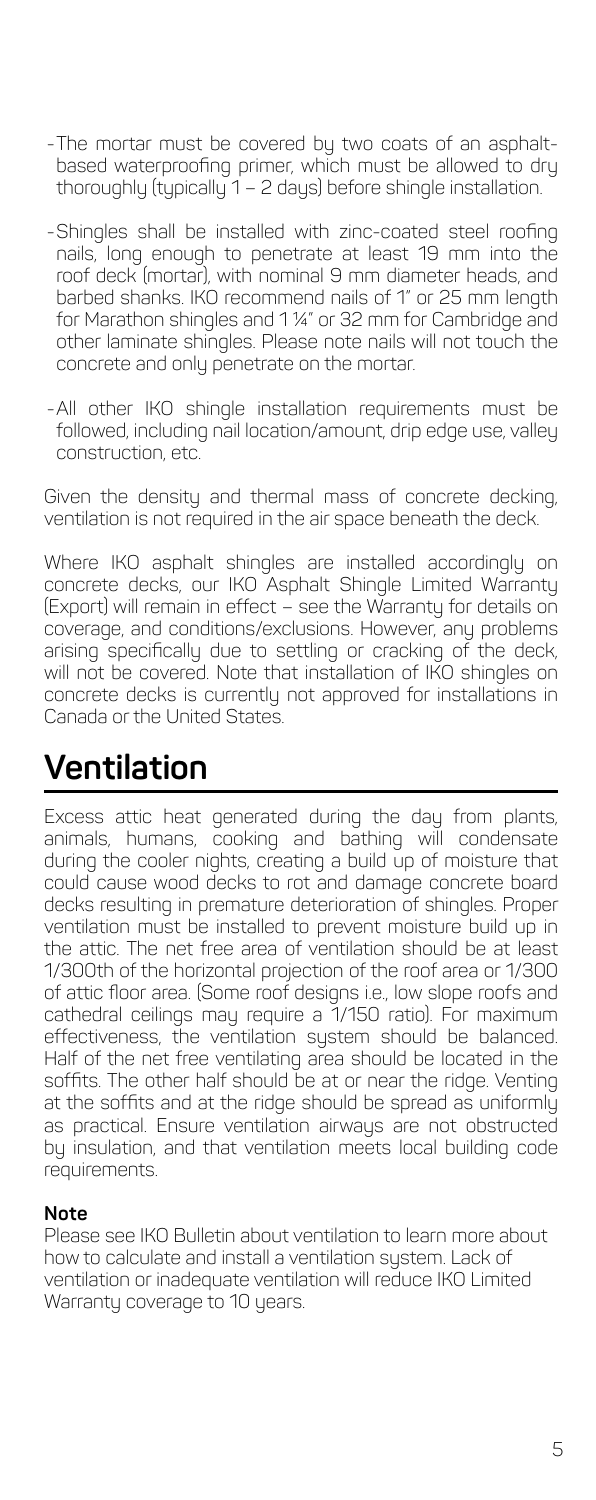### **Eave Protection**

For ice dam protection, install an ice and water membrane to cover the roof deck from the eave to at least 24" (600 mm) beyond the inside wall line, or at least 36" (900 mm) from the eave, whichever is greater. One of IKO's Ice and Water Protection products - ArmourGard, Goldshield or Stormshield™ is recommended, applied in accordance with the directions printed on the wrapper.



Eave protection is not required on roofs over unheated buildings without walls such as carports, porches, kiosks, etc. IN ALL WEATHER THE WATERPROOFING MEMBRANE SUCH AS ICE AND WATER PROTECTOR STORMSHIELD OR ARMOURGARD IS REQUIERED FOR VALLEYS CONSTRUCTION.

### **Underlayment**

It is strongly recommended to apply 1 ply of an approved underlayment parallel to eaves over that portion of roof deck not already covered by eave protection or ice and water membrane with a 2" (50 mm) head overlap and 4" (100 mm) end overlap and nail sufficiently to hold in place until shingles are applied.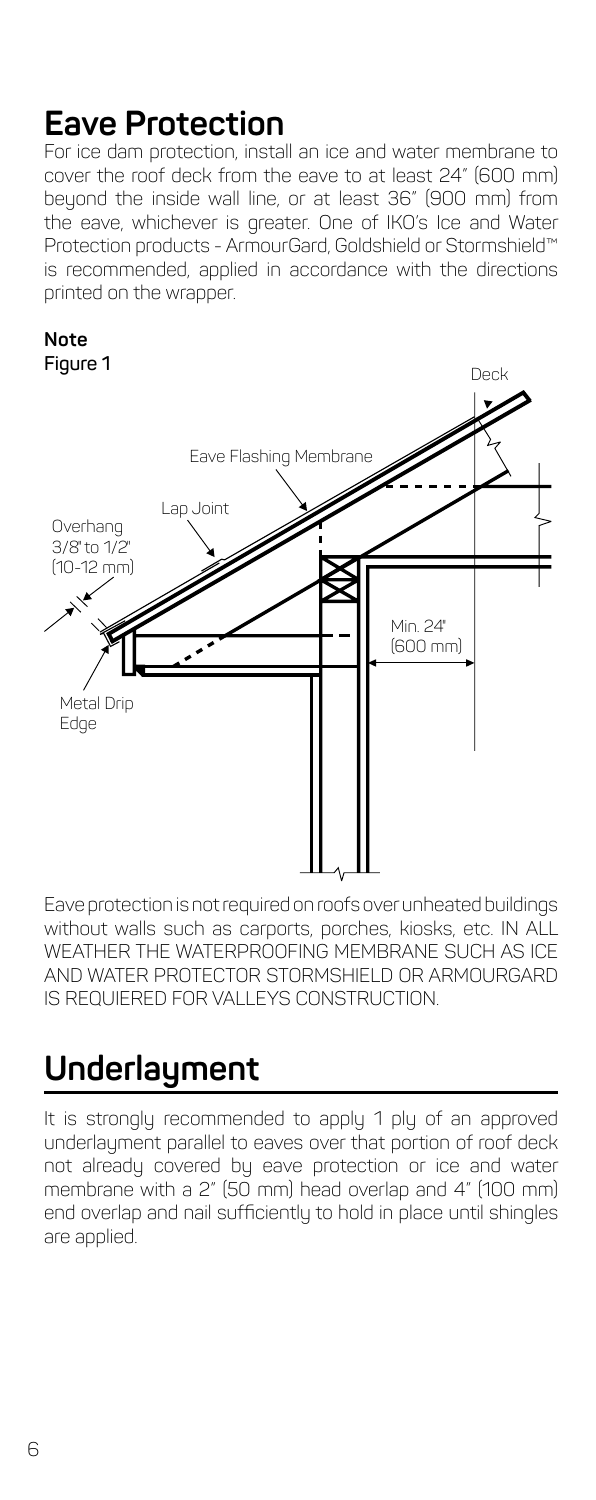# **Valleys**

A valley exists where two slopes of a roof join at an interior angle so that run-off is toward and down the join. Valleys should be constructed after eaves flashing or drip edge, lay of waterproof membrane on the valleys such Stormshield and ArmourGard and underlayment application, but before shingles are applied.







#### **CLOSED CUT VALLEY**

With waterproofing membrane (Stormshield or ArmourGard) valley flashing already in place, apply the first course of shingles along the eaves of one of the intersecting roof planes and across the valley. The first course and only the first course of shingles from the intersecting roof surface should be woven with the first course of shingles on the starting roof. For proper flow of water over the trimmed shingle, always start applying the shingles on the roof plane that has the lower slope or lesser height. Extend the end shingle at least 12" (300 mm) onto the adjoining roof as shown on Figure 2. Do not make a joint in the valley. If a shingle falls short, add in a one or two tab sections so that the joint occurs outside the line of the valley. Apply succeeding courses in the same manner, extending them across the valley and onto the adjoining roof. Press the shingles tightly into the valley.

Use normal shingle fastening methods except that no fastener should be within 6"(150 mm) of the valley centerline and two fasteners should be placed at the end of each shingle crossing the valley.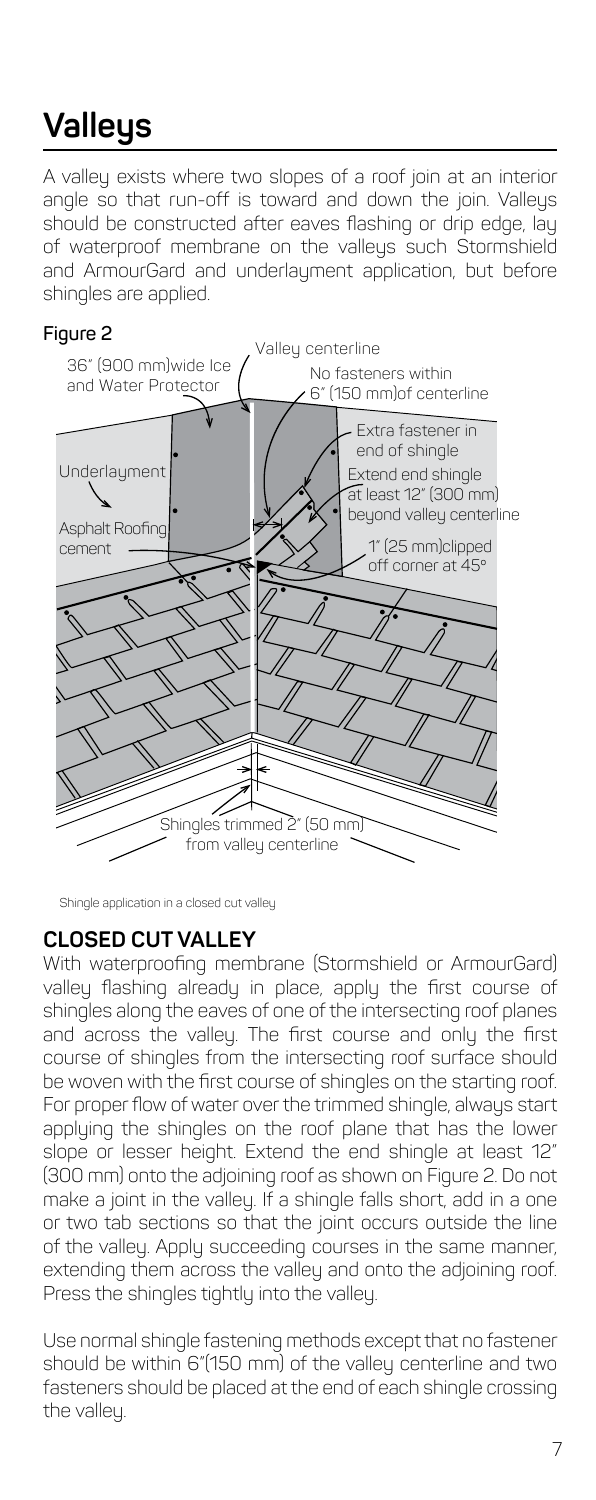Snap a chalk line 2"(50 mm) from the centerline of the valley on the unshingled side. Then apply shingles on the unshingled side. Trim the shingles as they are being installed to the chalk lines and to ensure a neat installation. Trim 1"(25 mm) on a 45° angle from the upper corner of each end shingle upon installation. This will direct water into the valley. Finally, embed the end of each shingle in a 3"(75 mm) wide strip of asphalt roofing cement.

#### **Note**

The first course and only the first course of shingles from the intersecting roof surface should be woven with the first course of shingles on the starting roof.

### **Flashings ‑ Chimney**

Since chimneys are sometimes built on foundations which are separate from the house proper, some differential settlement may occur. To avoid possible fracturing or cracking of materials at this junction, base flashings are secured only to the deck and separate cap flashings are fixed only to the chimney. To direct water around larger chimneys, a wooden cricket or saddle is built on the deck before the underlayment is applied. One of the most common flashings is made of sheet metal. Whether or not a cricket is needed depends on the size of the chimney (see National Building Code).

Shingles are laid up to the chimney. The low-side metal base flashing is applied by concealed cleatnailing the lower portion over the shingles. The upper portion metal base flashing covering the saddle is installed. Side flashings are then applied in conjunction with shingle application (Image 1). As each course of shingles is laid, an 8"x 8" (200 mm X 200 mm) (or larger), metal "soaker" is applied - 4" (100 mm) over the shingle and 4" (100 mm) up the chimney. Nail through the metal and underlying shingle so that the nail head is well covered by the next shingle course. The trimmed shingles overlapping the metal are embedded in a 3" (75 mm) band of asphalt roofing cement. Particular care is taken to make the chimney corners tight against the flow of water. Cap flashing (Image 2) is then installed into mortar joints and down over base flashing (Image 3).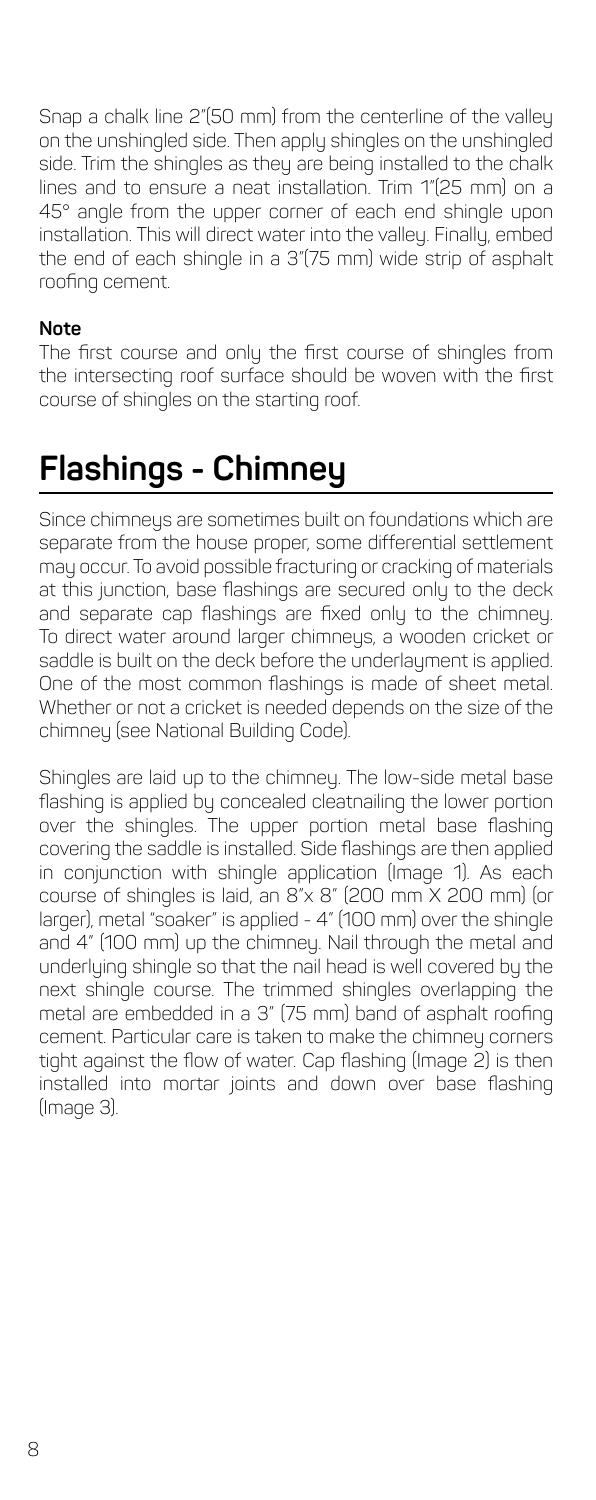



### **Flashings - to Vertical Wall**

The drawing below illustrates the preferred method. The shingles overlapping the flashing should be well embedded in asphalt roofing cement and the wall cladding should completely cover the top of the flashing.

#### **Figure 4**

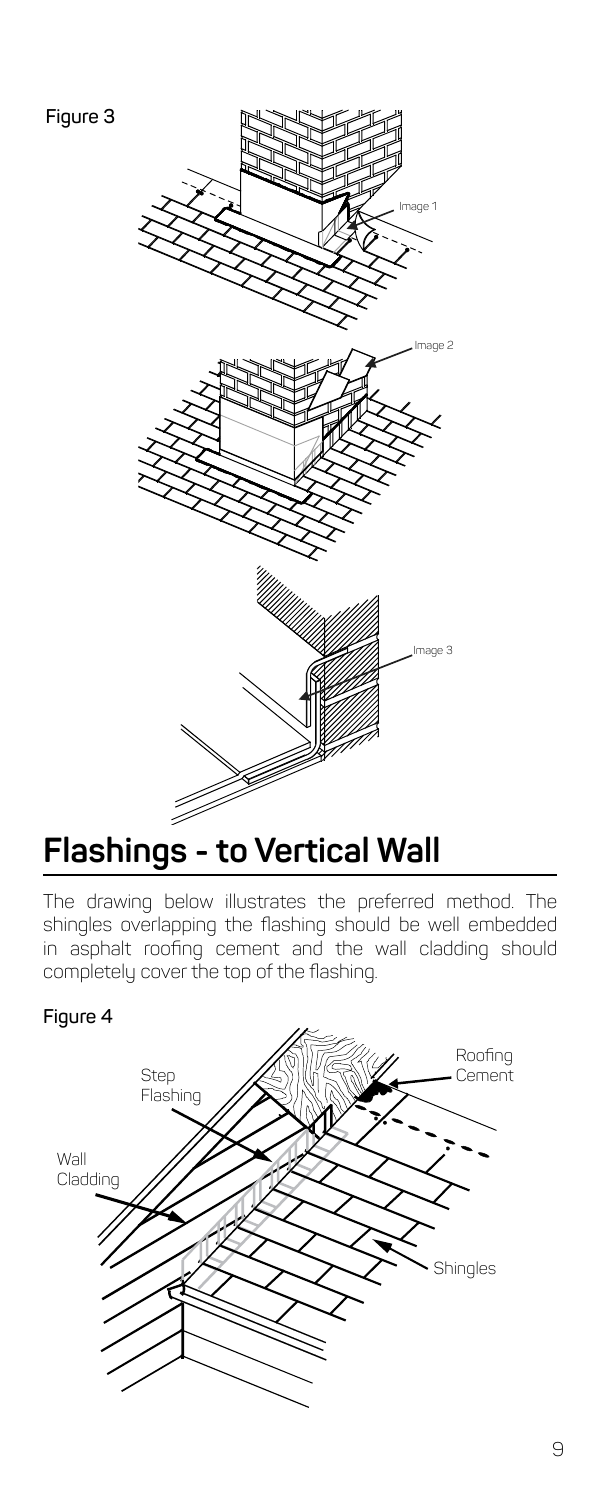# **Flashings - Vent Pipes**

The diagram below illustrates one of the best methods. The flange is set into a thin coat of asphalt roofing cement and nailed sufficiently to hold in place. Shingling is then continued up the roof. Where the flange is covered by the roofing, the shingles are embedded in asphalt roofing cement.

#### **Figure 5**



#### **FASTENERS**

For wood deck use ONLY hot dipped, galvanized roofing nails, 10 to 12 gauge, with not less than 3/8" (9 mm) diameter heads, long enough to penetrate at least 3/4" (19 mm) into roof deck. Over wood decks IKO doesn't approve use of screws or staples as fasteners for shingles.

For new work with 3 tab shingles - 1" (25 mm) long, 1/2 lb. (227g)/bdl.

For new work with Laminate shingles - 1 1/4" (32mm) long, 1/2 lb.(227g)/bdl.

Over old asphalt shingles - 1-1/2" (38 mm) long, 3/4 lb. (340g)/bdl.

Over old wood shingles - 1-3/4" (45 mm) long, 1 lb. (454g)/bdl.

Drive nails straight with heads in firm contact with the surface of the shingle, but not so hard as to tear or fracture the shingle. Nail consecutively across the shingle or drive inner nails first. Never nail shingle ends first. Use 4 nails per shingle, except for slopes of 56° (18:12) or steeper which require 6 nails per shingle. Use of 6 nails is also recommended for steep slopes and high wind areas or applications in cold weather (10 Celsius degrees or less). With Marathon shingles overlapping of shingles should be aligned with the end of cutouts of tabs and notch on both sides of the shingles covering completely all nail heads. For Cambridge or Dynasty the overlapping shingle should be aligned to the upper horizontal part of the cut that form the dragon tooth, covering completely the nails over the white line paint by factory for nailing.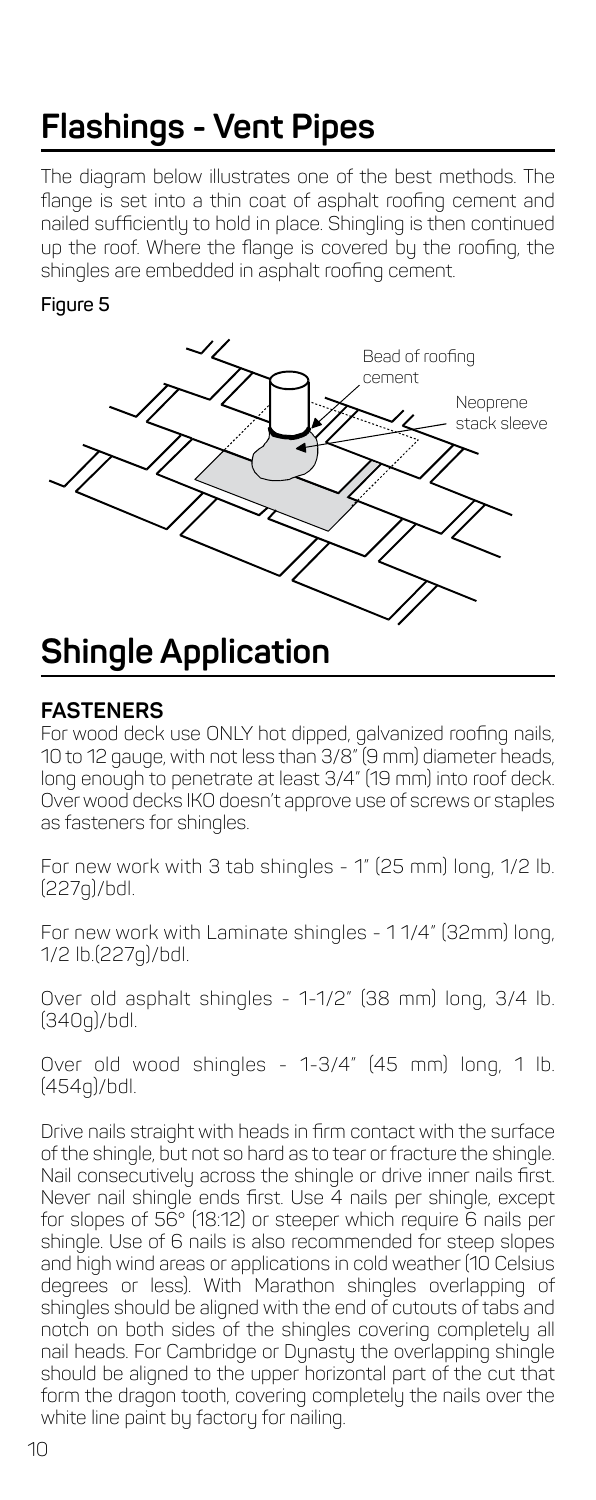

#### **STAPLE APPLICATION**

IKO recommends roofing nails, however staples are permitted to be used only over cement boards decks providing they comply with the following material and installation requirements:

- Made of at least 16-gauge galvanized steel
- At least 15/16" wide at the crown, of sufficient length to penetrate at least 3/4" into wood decks, or completely penetrate plywood/OSB/cementitious board decks
- Driven by pneumatic staple guns only
- Applied with the crown parallel to the shingle length
- Driven flush with, but not cutting into, the shingle surface
- Located at the correct fastening positions for each shingle respectively

Staples that are crooked, under-driven, or over-driven, are considered improperly installed. As with all other installation requirements, local building codes must also be followed.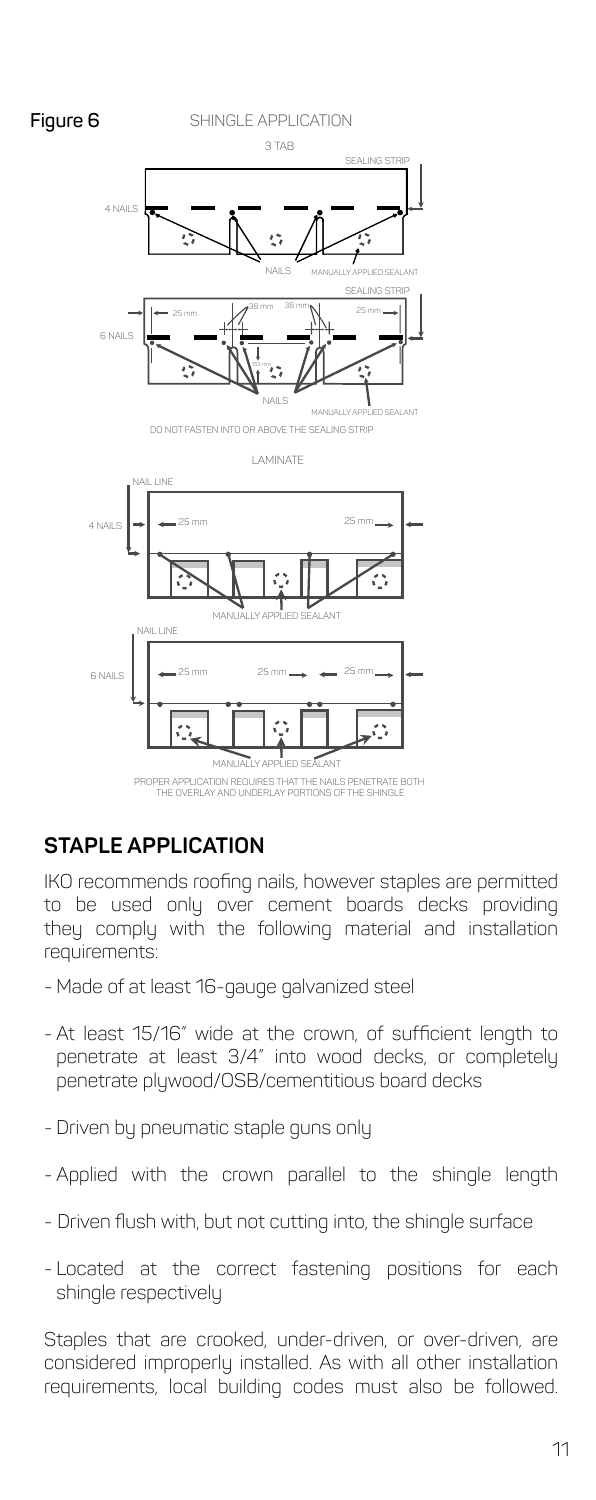Some building codes may not allow the use of staples. It is the responsibility of the shingle installer to verify that the use of staples will comply with all applicable building codes. Where staples are used to install IKO asphalt shingles, our Asphalt Shingle Limited Warranty (Export) will remain in effect, however, any problems arising specifically due to the use of staples, including wind blow-off, will not be covered.

### **Application on Exterior Walls (not applicable in North America)**

On slopes greater than 56° or 150% or 18:12 and up to vertical, use 6 fasteners per shingle, securely anchored into the substrate, placed as shown below. Ensure that no fastener is within 50 mm of a joint/cutout of the underlying shingle. Manually seal down each shingle at time of application with three 25 mm diameter spots of adhesive placed under the shingle 50 mm above the bottom edge and equally spaced along the shingle. Suitable adhesives include asphalt roofing cement, polyurethane adhesive, and polyether sealant.

It is the applicator's responsibility to select the appropriate fastener for the substrate as well ensure the fasteners used are securely anchored into the substrate. IKO suggests the fasteners penetrate at least 19 mm or 3/4" on the substrate. IKO suggests galvanized nails for wood substrates, concrete steel nails covered with zinc for mortar over concrete walls and for cement boards use screws as per IKO Bulletin # 71.

#### **CHALK LINES**

Since slight variations in the dimensions of asphalt shingles are unavoidable, sufficient chalk lines should be struck to ensure accurate vertical and horizontal alignment of shingles. Vertical lines every 4 or 5 shingle lengths are recommended. The number of horizontal lines needed will depend on the skill of the applicator in keeping horizontal alignment straight. Remember that shingle courses on either side of a dormer must meet accurately above the dormer.

#### **COLOR MATCHING**

To minimize an appearance of color shading, use shingles of the same production date (this code appears on the side of the bundle), use shingles of the same blend code (letter and two digits appearing immediately after the color on the side of the bundle), intermix shingles from different bundles, following recommended application patterns and avoid blocking. Avoid mixing different lot numbers on any one roof elevation. Also, an appearance of color variation in a newly applied roof, particularly in a dark solid color, can result from the backing material on a shingle having transferred or rubbed off on the face of the next shingle while the shingles were in the bundle. This will wash off naturally with a few rains and sunlight.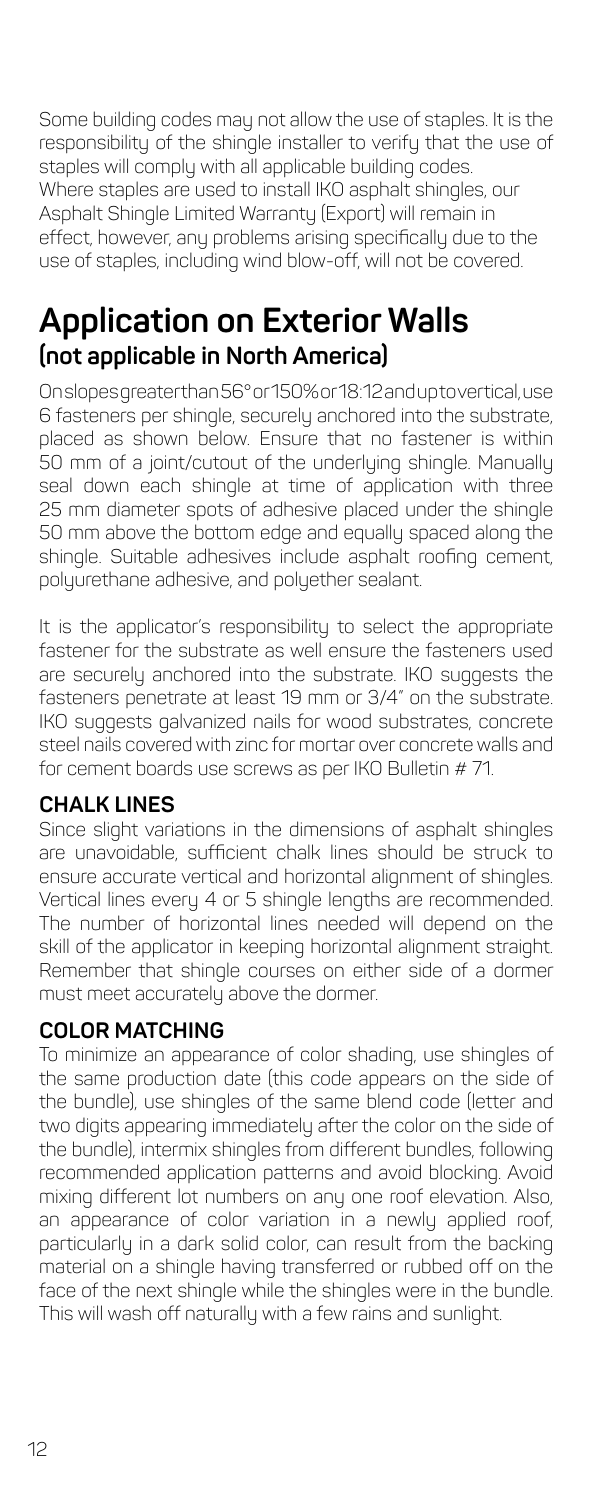# **Where and How to Start a Roof**

For a broken roof section, start laying shingles at a rake edge and work toward a valley or dormer. For unbroken sections, start from the most visible rake edge. If each rake is equally visible, and on hip roofs, start at the center of the section and work outwards.

#### **STARTER COURSE**

The purpose of the starter strip is to provide a back-up for the first course of shingles and to fill in the spaces between the cutouts on 3 tab shingles. Cut approximately 3" (75 mm) off the first starter shingle to ensure that the cutouts in first course shingles are not placed over starter strip joints. Remove the exposed tab portion of shingle and apply with sealing strip adjacent to the eave edge, overhanging eaves and rake edges by 3/8" (10 mm) to 1/2" (12 mm) and nail in place. We recommend you use IKO's Leading Edge Plus shingles for the starter course.



3 Tab Shingle Application

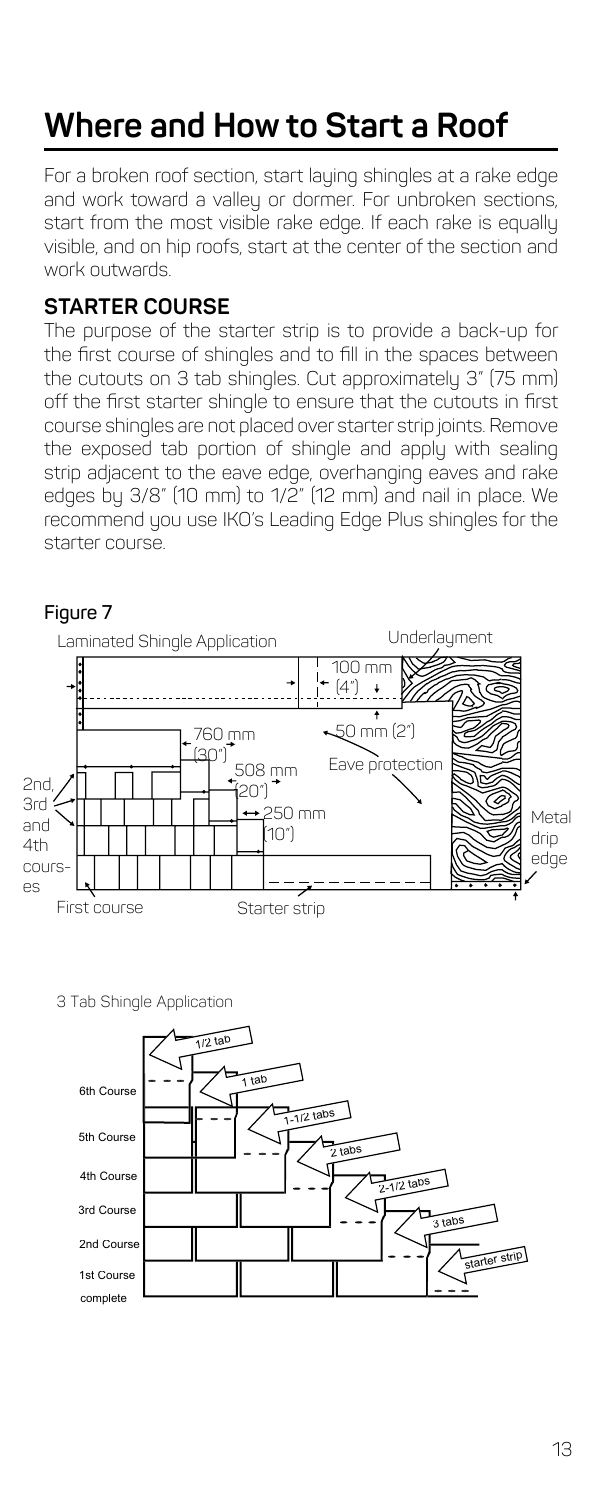#### **SEALING DOWN TABS**

When climate, cold weather or job conditions are such that the asphalt adhesive on the shingles may not be effective and when shingles are used in high wind areas, shingle tabs should be sealed down to prevent damage from repeated lifting and fluttering in the wind. Use a spot of asphalt roofing cement, 1" (25 mm) in diameter applied with a caulking gun or putty knife under each tab, or 3 spots on laminate shingles, located 1" (25 mm) above the cutout in the underlying shingle. Do not use too large a spot of cement, since evaporation of the volatile solvent in the cement could migrate through the shingle tab, dissolving its asphalt content and causing it to blister.

This procedure is especially recommended for all installations in high wind areas to avoid wind uplift.

On slopes steeper than 56˚ or 150% (18:12) from the horizontal, shingle tabs must be sealed as described above, since contact between the tabs and the underlying course is insufficient for the self-seal adhesive to be effective.

Do not remove the plastic strips from the shingles' underside. Its only purpose is to prevent the shingles from sticking together in the bundle. It serves no purpose once the shingles have been applied and in the contrary it has fabrication code needed in case of samples required for a claim.



### **Low Slope Application**

Low slope application is between 2:12 (9.5 degrees, 16.66%) and 4:12 (19 degrees, 33.33%), standard 3-tab shingles and laminate shingles may be applied.

For best low slope roof waterproofing performance, IKO recommends covering the entire low sloped area with one ply of one of IKO's Ice and Water Protection products - ArmourGard, Goldshield, Stormshield™, applied with a 3" (75 mm) lap and 6" (150 mm) endlaps. Once the IKO Ice and Water Protection product is laid down over the entire low sloped area, the shingles can be applied according to their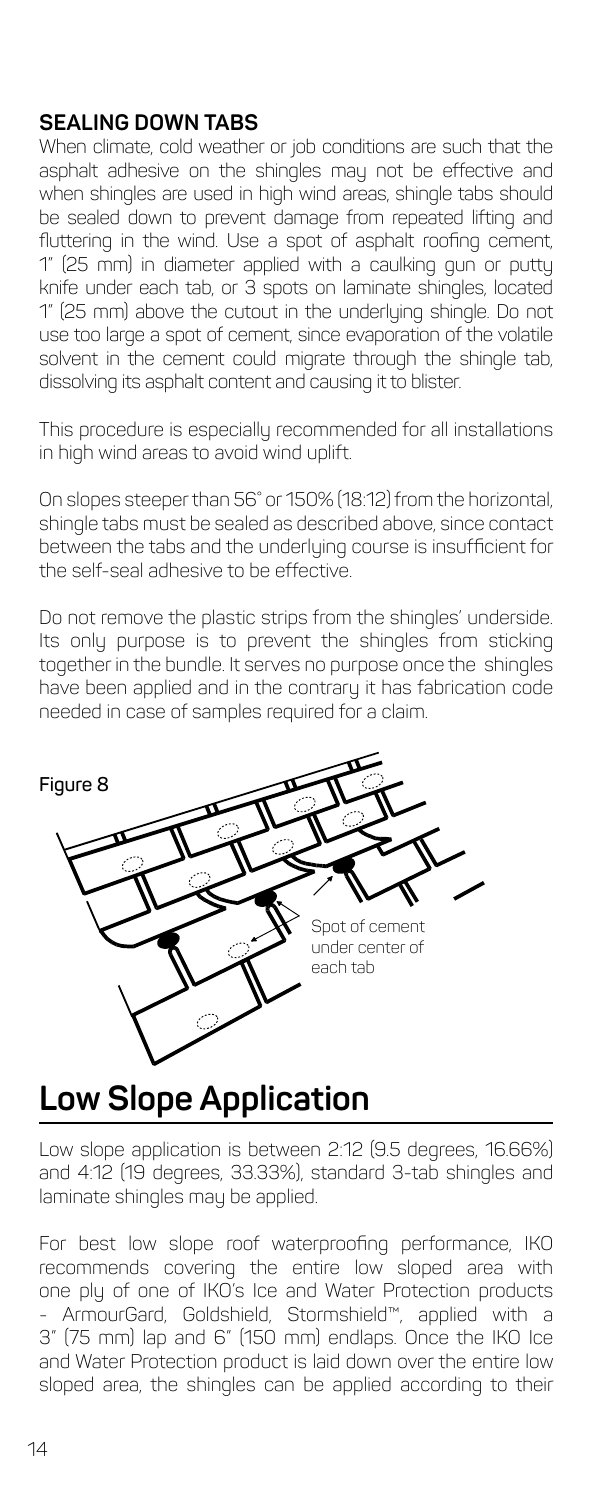normal application procedures. IKO's Ice and Water Protection products are excellent for this type of application since they seal around the shanks of the penetrating fasteners, preventing leakage which may result from ice backup or wind-driven rain. Caution: IKO's Ice and Water Protection products are vapor barriers, so if used on entire roof areas, thorough ventilation must be ensured to avoid condensation beneath the roof deck.



The shingles are then applied over the underlayment in the same manner as described for normal slopes, except that extra care must be taken to ensure that tabs are adequately sealed down, since the angle of the wind against a low slope roof can cause tabs to lift more easily than on a normal slope. (Note. Two layers of No. 15 plain felt is also acceptable as an underlay in low sloped roof areas. The felt plies should be cemented together from the eave up to a point at least 24" (600 mm) beyond the inside wall line.)

# **Hip and Ridge Areas**

Use individual shingles cut from 3-tab strip shingles by dividing at the cutouts and then cutting the headlap in a 1" taper for a neater appearance. Bend each resulting tab down the center and apply over hips and ridges, exposing 5-5/8" (143 mm) of each shingle to the weather. Nail 6-1/4" (159 mm) back from the exposed end, 1" (25 mm) in from each side. Start hips at the bottom and work up. Start ridge at the end away from the prevailing wind direction and work back. Note: For some products, doubling of ridge caps is suggested; check shingle bundle wrapper application instructions for details.